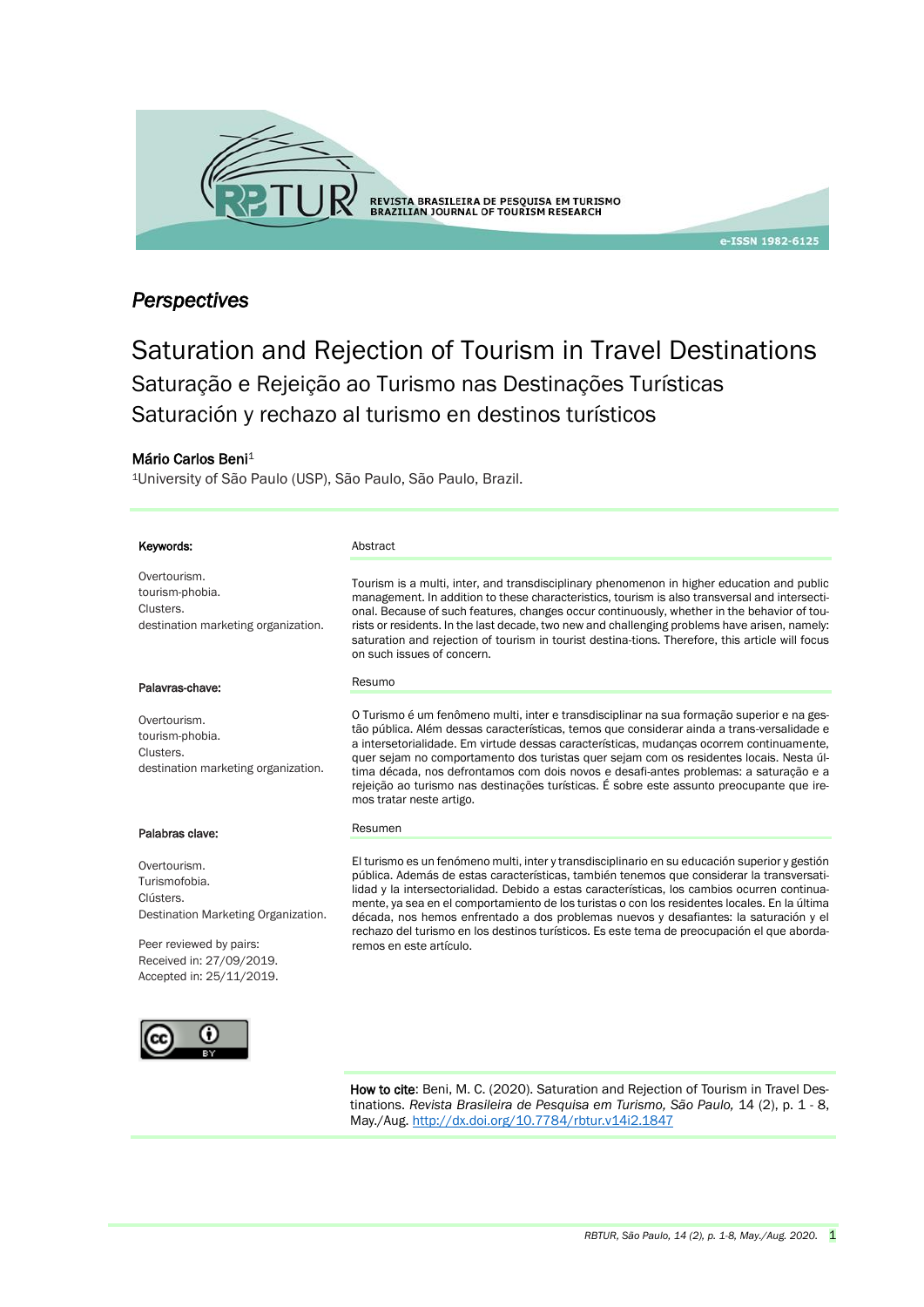## 1 INTRODUCTION

Tourism is a multi, inter, and transdisciplinary phenomenon in higher education and public management. In addition to these characteristics, tourism is also transversal and intersectional.

Tourism is subject to drivers of change from different sources. Important and current developments in the field of tourism show consumer trends driven by new patterns and values in society and family, technological innovations, globalization, or as a result of the necessary adaptation to climate change, economic contraction, social upheavals, mass immigration, political instability, transport uncertainty, weather and geological hazards, epidemic and pandemic events, terrorism and, more recently, changes due to a significant increase in international demand. In the last decade, we have been faced with two new and challenging issues: saturation and rejection of tourism in tourist destinations. This article will address such issues of concern.

Management strategies in this ever-changing environment are challenged by the systemic interdependence, both in terms of direction and confrontation at enterprise levels, and at the political and institutional levels of management of the activity.

Considering the amplifying effects of globalization, the state in partnership with the private sector began to make and implement strategies to identify, develop, and market local-based tourism in clusters and corporate networks, adding value to the production chain.

The growth of tourism generates positive and negative externalities in society, the economy, and the environment—strengthening or weakening growth in terms of systemic feedback—raises an important question: what level of growth can be considered ideal and sustainable for a given region?

Almost forty years ago, when I published my first book "Análise Estrutural do Turismo" [Structural Analysis of Tourism]—with fourteen editions with more than 100,000 copies sold, currently updated and available in digital format (e-book)—I had already foreseen in the chapter on development strategies model the different stages of evolution of tourist destinations: from the early stages of potentiality and beginning of the production process; expansion and development; balance; maturity, stability; decline or resurgence or stagnation; decay and dissolution.

Since the second-half of twentieth century, some international tourist destinations — particularly, urban destinations—have experienced an unstoppable process of increasing demand, and consequently, of supply of accommodation, food, leisure and entertainment services, events, conferences, trade fairs and exhibitions.

The terms now familiar: "overtourism" and "tourism-phobia" in tourist destinations emerge and are directly related to the rapid evolution of unsustainable practices of modern mass tourism in some prominent tourist destinations, mostly in Europe. We must remember that the boom in the use of the term "tourism-phobia" is perhaps explained by the inaccurate use by the media to refer to manifestations of great social unrest against tourist saturation in certain destinations. That is, the popular outcry or, rather, the public condemnation by social movements was disqualified and this social discomfort was "pathologized".

In the last decade there has been evidence of social discomfort produced by tourist saturation, especially in Europe, which receives almost 60% of global tourism demand, around 600 million tourists per year. Since then we are witnessing a proliferation of different manifestations of this social unrest and dissatisfaction.

These manifestations of discomfort and dissatisfaction—sometimes leading to protests—depend fundamentally on international public policies, mediated by the UNWTO with the assistance of the UN and local public and private institutions. In destinations already hopelessly compromised and saturated in result of new digital platforms and global and structural transformation in travel, the problem can only be addressed by building urgent public-private partnerships.

The practices previously mentioned produced different responses and consequences that scholars would call forms of early politicization. Nevertheless, the reactions to tourism pressure that we are witnessing and, at the same time, carefully investigating and analyzing, are observed in different places and are based on claims for the care of the resident community. In this collectivity, we notice a growing resilience.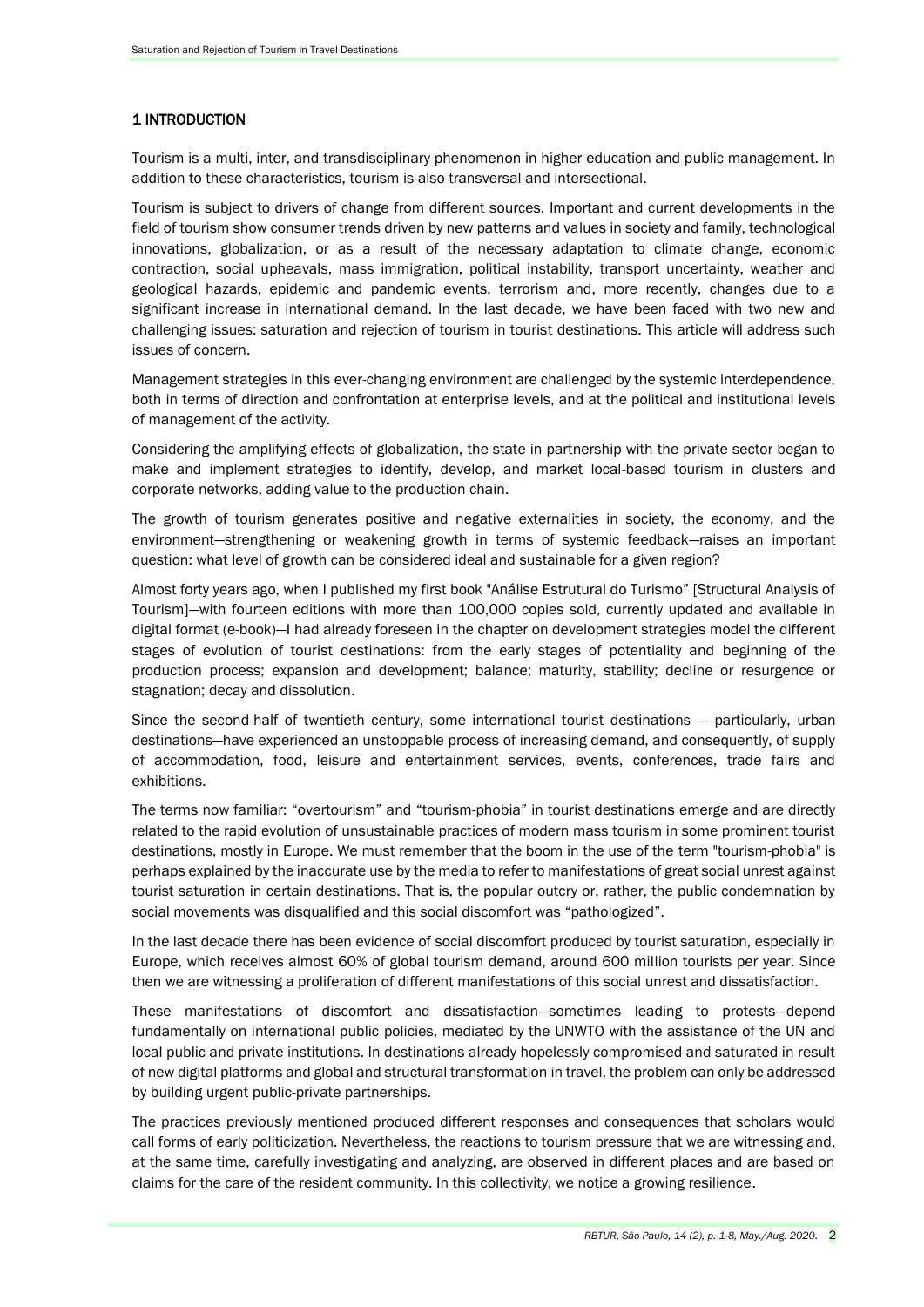On the other hand, more and more residents and local groups are influencing the political agenda of municipal governments on tourism issues. Still, different urban destinations around the world began to face and see tourism as a social problem. By the mid-1990s local reactions against mass tourism were already taking place in different European contexts such as Spain, Italy, Malta, and France. Today, many different European and global destinations have come face to face with what scholars had already worried about in their investigations, fearing what inevitably occurred on a growing and worrisome scale they called overtourism.

Some examples can be highlighted, such as:

- Anti-gentrification protests in Berlin;
- Complaints of neighborhood associations in Lisbon;
- Demonstrations of various local movements in the Balearic Islands;
- A referendum against sea cruises in Venice;
- Proposals for areas of limited tourist traffic in some Italian cities;

- Claims against Chinese shopping tourism in the main European capitals and in Hong Kong, also known as low-cost shoppers;

- The critique of New York City's reconversion into a tourist-branded product and the resulting real estate speculation as the economy's main driving factor.

In many destinations the high number of tourists, the occupation and privatization of public space led to different kinds of discomfort and growing protests. In many highly tourist cities—such as Venice—we are witnessing a rapid and increasingly fierce resistance of residents to tourists, even in the offseason, both in southern and northern Europe, showing a worrying rise in politicization and, in some cases, explicit rejection of temporary visitors. Overtourism, thus, becomes a problem for all stakeholders in the tourism industry.

This politicization manifests itself in different ways. In some contexts, residents and other stakeholders react strongly, opposing tourism growth in itself and its impacts on their cities; in other cases, some forms of tourism and its effects are disputed or criticized. Given its many configurations, discussions revolve less about tourism and much more about broad and complex political-social processes and planning forces and changes in the urban fabric that seem to store the right to want to stay in the city, whose quality of life is affected and threatened by overtourism.

Tourist pressure is evident particularly in two fundamental aspects:

- 1. The grow of urban tourism in residential neighborhoods usually little visited by tourists.
- 2. The transformations and changes in the daily lives of local inhabitants.

One of the most common and persistent complaints from local people is Airbnb, which—not yet regulated by host countries—has turned out to be a lucrative business for some residents, retirees, or unemployed people who make their own real estate available, many or most of which is located in historical centers or strictly residential neighborhoods. In fact, what is really missing is local governance, public policy, regulation, legislation, and ongoing monitoring of the carrying capacity and sustainability of a destination's business activity that has gone out of control.

## 2 OVERTOURISM IN THE CLUSTERING PROCESS — POSSIBLE COURSES OF ACTION TO ADDRESS OVERTOU-RISM

In the tourism system, although the concept of sustainability is widely used by academia—and to a lesser extent by business and governments—it has only been associated with the environment. More recently, culture, society, and economy have also been considered indispensable elements for the construction of the concept. Not forgetting that the scientification and academicization of tourism with research and scientific solutions developed intensely in the last decade of the twentieth century with undergraduate and graduate programs. However, even though it is unquestionable that, eventually, the development of tourism will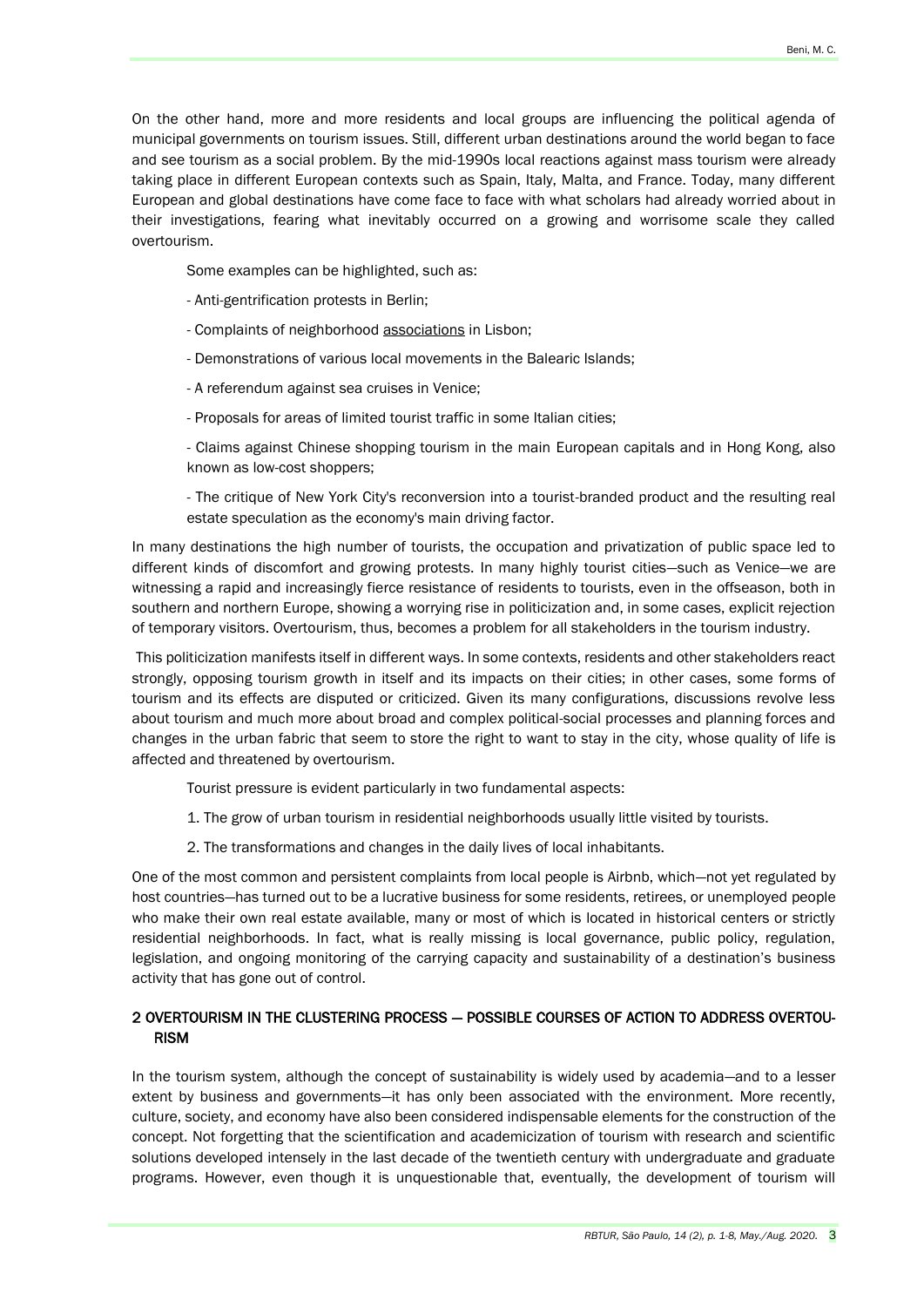depend on environmental conservation, the enhancement and strengthening of local cultures and the economic development of tourist-sending and receiving localities, these conditions are a suppositions and not a guarantee of sustainability in tourism.

It is against this background that the discussion on the market dimension of sustainability arises, be it in terms of tourism development or mitigation of declining or already hopelessly saturated destinations. Considering also the conditions necessary for attraction, retention, loyalty, satisfaction, as well as the possibilities to ward off the negative effects and dissatisfaction of the host community due to the saturation of demand. Always seeking to obtain the best cost-benefit ratio of harmonious tourism development for local communities by public authorities, and the private sector.

For the experiences to be well structured and communicated, it is necessary to implement the guidelines of regionalization and clustering of tourist destinations. Regionalization is to wipe out territorial, political, and economic barriers between different areas that can be grouped together into an offer of different tourism experiences, focused on individual needs. For this to happen, destination clustering must be performed, in which companies and people establish strong interpersonal and inter-organizational relationship networks.

> This network makes it possible to offer a multiplicity of differentiated and identity-oriented tourism experiences (horizontal clustering), with a low cost of production being able to generate a wider multiplier effect on local economies (vertical clustering), as well as increasing the reach of destination communication, resulting in the market attraction of geographically distant consumers (expanded clustering) (Moraes, 2012).

Given the very large number of stakeholders capable of influencing the outcome of destination development and/or control of saturated tourist destinations, these can be better understood as complex adaptive systems. The control of this process tends to be highly dispersed, with any coherent behavior of such systems emerging from competitiveness and cooperation among their different agents—in its broadest sense any individual or organization involved in tourism and not just travel agents. In this sense, underpinning the clustering process of tourist destinations, there are two main types of inter-organizational and interpersonal relationships: competition and cooperation between the agents in the system.

Please, pay close attention to the text. Just as we are using the clustering process for the harmonious and sustained development of tourism and consequent demand growth, the process here will be used inversely, in the tight control of already saturated destinations such as Venice and Barcelona, among others, in the control and monitoring, slowdown and demand-reducing actions. For further discussion of the topic, interested readers are referred to Beni (2012) and Beni and Curi (2012).

Different types of competition and cooperation may foster or hinder the clustering process. Cartel formation among operators in destinations, for example, is a type of cooperation between organizations that results in artificial prices and, at the same time, in stagnation in supply quality improvement, undermining the competitiveness of the destination vis-à-vis its competitors—with the advent of Airbnb this problem has become even more complex due to the lack of regulation. On the other hand, joint investment in destination promotion reduces costs for the parties involved, resulting in an increase in the quantity and/or quality of the tourist flow to the destination. Although both cases are of inter-organizational cooperation, the former hinders the clustering process, while the latter promotes it.

> Horizontal clustering occurs by fostering the creation and dynamization of relationship networks between those organizations/individuals directly involved in the provision of services and products to the end consumer. These networks can bring together both those from the same sector (hospitality, Airbnb, for example) and those from complementary sectors (receptive operation, among others). The case of the unique voucher for the tourist destination of Bonito (MS) is an interesting example of a tool capable of promoting the horizontal clustering process.

> In turn, vertical clustering is the result of the relationship of competition and cooperation between the different agents of the tourism production chain. If implemented properly, this dimension of clustering can promote greater internalization of the sector's production chain in the destination or region to which it belongs, increasing the multiplier effects of tourism in the local and regional economies, and at the same time reducing production and differentiation supply costs. (Moraes, 2012)

Finally, expanded clustering presupposes the creation and dynamization of a network of interpersonal and inter-organizational relationships between destinations and the centers sending, distributing, and receiving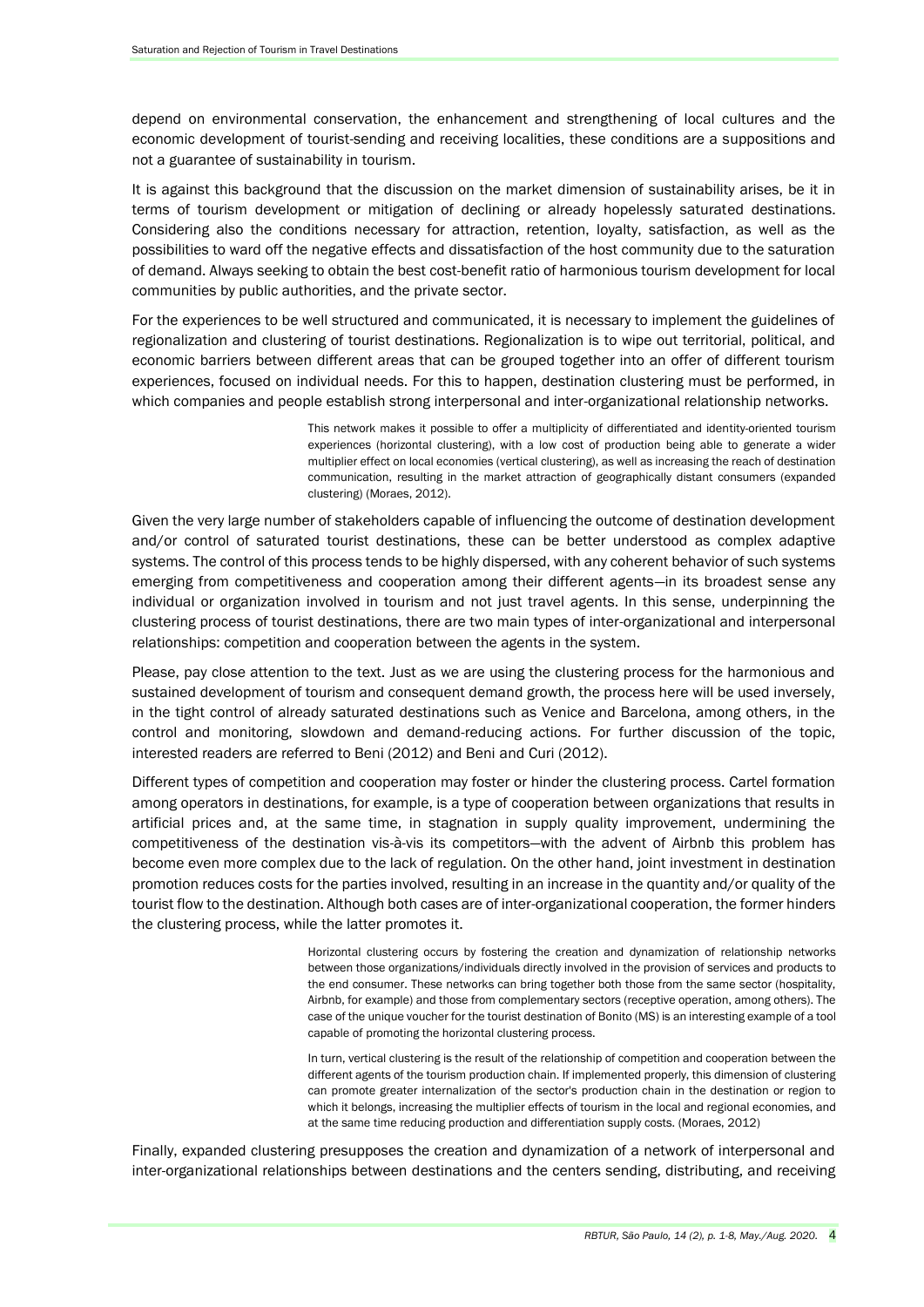tourists. Expanded clustering depends on vertical and horizontal clustering processes, since the formation of inter-organizational and interpersonal networks in the destination allows for the establishment of relationships with global markets; also, such relationships create a mobilizing and integrating process that enables an easy and prompt supply and demand monitoring in different tourist destinations at the global and regional level. This allows balancing the increase or reduction of traffic and global tourist flow, and achieving economies of scale necessary for the implementation of input production internalization processes. When I launched the book "Turismo: Planejamento Estratégico e Capacidade de Gestão" [Tourism: Strategic Planning and Management Capacity] in 2012, we still lacked the capacity of the information technology we have today, in digital platforms that have changed the the tourism industry with impacts never before imagined.

Remembering that we are on the threshold of 5G technology, I believe that we will finally able to monitor and correct the worldwide tourist traffic boom, with greater control over the distribution of regional flows.

#### 3 OVERTOURISM – POSSIBLE COURSES OF ACTION AND ILLUSTRATIVE EXAMPLES

Within the guidelines outlined above, several possible courses of action can be taken, such as: regulation and supervision, certification, classification, prioritization, selection, awards, contests, and competitions, as the illustrative examples provided in the following show. It is important to implement a culture capable of creating and innovating digital IT that use specific management and control programs, 24/7 monitoring that can highlight the status quo of each destination at the time of consultation by any tour operator and tourism development agencies working on the PPP system. Such a computational tool in a digital network would ensure the motivation of federal, state, regional and local governments—in partnership with tourism entrepreneurs and through cooperative governance with all third sector and communities—to invest financial and temporal resources in the search for creative solutions to satisfy both the needs of tourists and residents. Some examples of this course of action include globally: the Seven Natural Wonders contest, the competition process for hosting the Olympic Games and the World Cup, the UNESCO World Heritage List; in Brazil: the identification of the 65 key destinations of Brazil (a much-questioned method) and the new classification of the accommodation facilities, in 2010 (incomplete and equally questionable).

Of course, all this concern and technicality of research and precision of results sometimes does not resist to political interference.

## 4 OVERTOURISM IN THE DEFINITION OF TOURIST CARRYING CAPACITY AND IMPLEMENTATION OF VISITOR MANAGEMENT TECHNIQUES

Unique experiences are experiences that are different. Both the monitoring of the tourist carrying capacity and the proper management of visitation ensure not only the conservation of the natural environment, but also that the individual needs of visitors are taken care of, bearing in mind that individuals have different levels of physical and psychological carrying capacity.

Likewise, local population must always be spared any disturbance and discomfort by the presence of tourists in their daily spaces; their habits and customs must be strictly saved. Tourism cannot and should not radically alter the daily life of the destination, causing any discomfort to its population. Examples include the Lord Hove Islands in Australia with an established tourist carrying capacity of 400 beds and the Fernando de Noronha archipelago in Brazil with a capacity of 450 simultaneous visitors controlled by the average daily limit of 130 tourists with access to the archipelago by air, considering the length of stay on the island of 3.4 days in 1999.

The emphasis is placed on the essentiality of an efficient and effective governance model to manage the complex set of different elements, including in the production network, services provided by tourism companies or businesses: accommodation, restaurants, tour agencies and operators, transportation, nature and theme parks, events, trade fairs and exhibitions, congresses and conventions, leisure and entertainment, in short, the wealth generated by the tourism industry; the multidimensional meeting between companies and industries related to communication and transportation infrastructures, complementary activities, support services (training and information), and natural resources and institutional policies.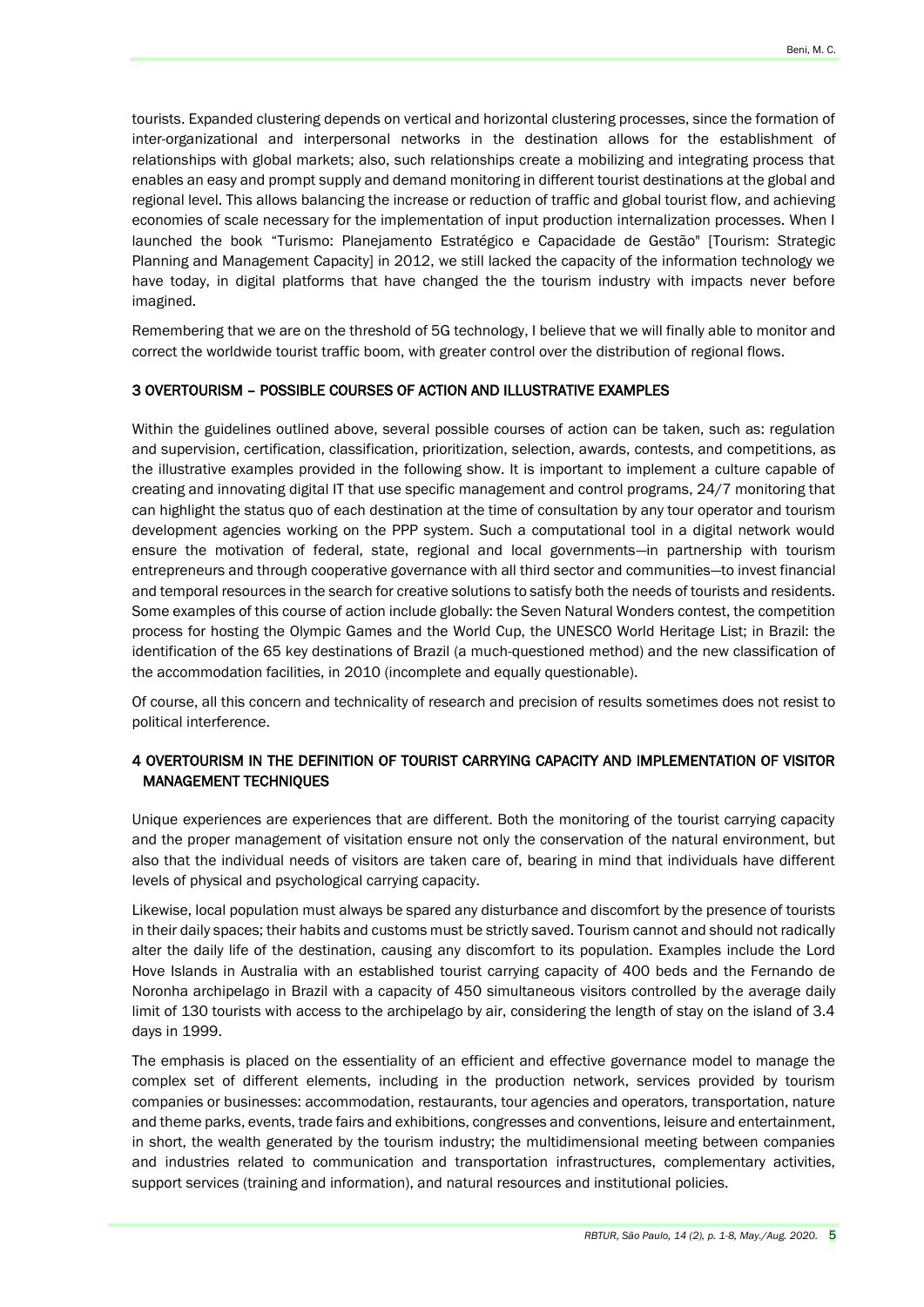## 5 TOURISM—INTEGRATED, SYNESTHETIC, AND INTERACTIVE MULTIMEDIA INFORMATION AND COMMUNICA-TION SYSTEMS

Access to information should cease to be a barrier to consumption of tourism experiences; rather, information should become its main driver both for already saturated destinations or developing ones. In case of overtourism, information is the solution to control and regain demand and for destinations that have reached maturity, it is a way of maintaining, and prevent undesirable saturation.

To this end, the integration between different means of communication and the use of different media capable of exploring the human senses is essential. It is through the use of synesthesia and immersion that communication will be able, at the same time, to inform and anticipate what may be enjoyed by visitors through the adequate semiotics of communication in the tourist experiences usually offered or to balance the visit in saturated destinations avoiding periods of full occupancy and consequent discomfort. The more interactive the communication is, the more the potential tourists will perceive it as part of the experience at the destination, since it becomes the subject and not just the receiver. If we consider that the construction of a destination in consumer markets is something that occurs in the human imagination through the perception of certain territories through lived experiences, we can understand that the experience can, and must, overcome the spatial barriers that separate tourists from destination in pre and post travel experience, as a form of communication, especially in those saturated destinations. It is in this sense that experiential communication fulfills its essential role.

#### 6 GOVERNANCE AND TOURISM CLUSTER MANAGEMENT

Once the tourism cluster is formed and structured within a sustainable territory development, it is necessary to consider governance and the correct management and operation of these destinations planned and organized for their hosting mission and true tourism enjoyment. In this sense, it is appropriate to go through the experiences of some European countries, notably in Scandinavia.

Hypermodern consumers have long ceased to be those of postmodernity; they are becoming increasingly hyper-transformative, computerized, with their smartphones at hand and almost all the information needed: booking sites, maps, location, and the like, not to mention what is about to happen with 5G technology. Therefore, those who seemed to have reached the end point are still reaching the starting point, which requires network organizations to make an even greater change in the availability of data and information, which are not vet available due to negligence on the part of local governance and public-private policies.

A preliminary effort has been the catalyst for the sustainable growth process and governance organization. However, we observe, even in more advanced regions of Europe, the absence of this organizational and catalyst effort for the establishment of cooperation networks. These networks started following initiatives agreed upon by public-private governance and implemented along with tourism service providers. It is important to note about these successful organizations, especially in the Nordic countries, that the leadership is critical. Top managements must oversee changes in the system, organizational structure, and culture of stakeholders that are part of the information and service network.

The most important task to undertake is, however, stakeholders' cultural change in line with the destination marketing organizations (DMO) that play an important role in guiding agents throughout the change process.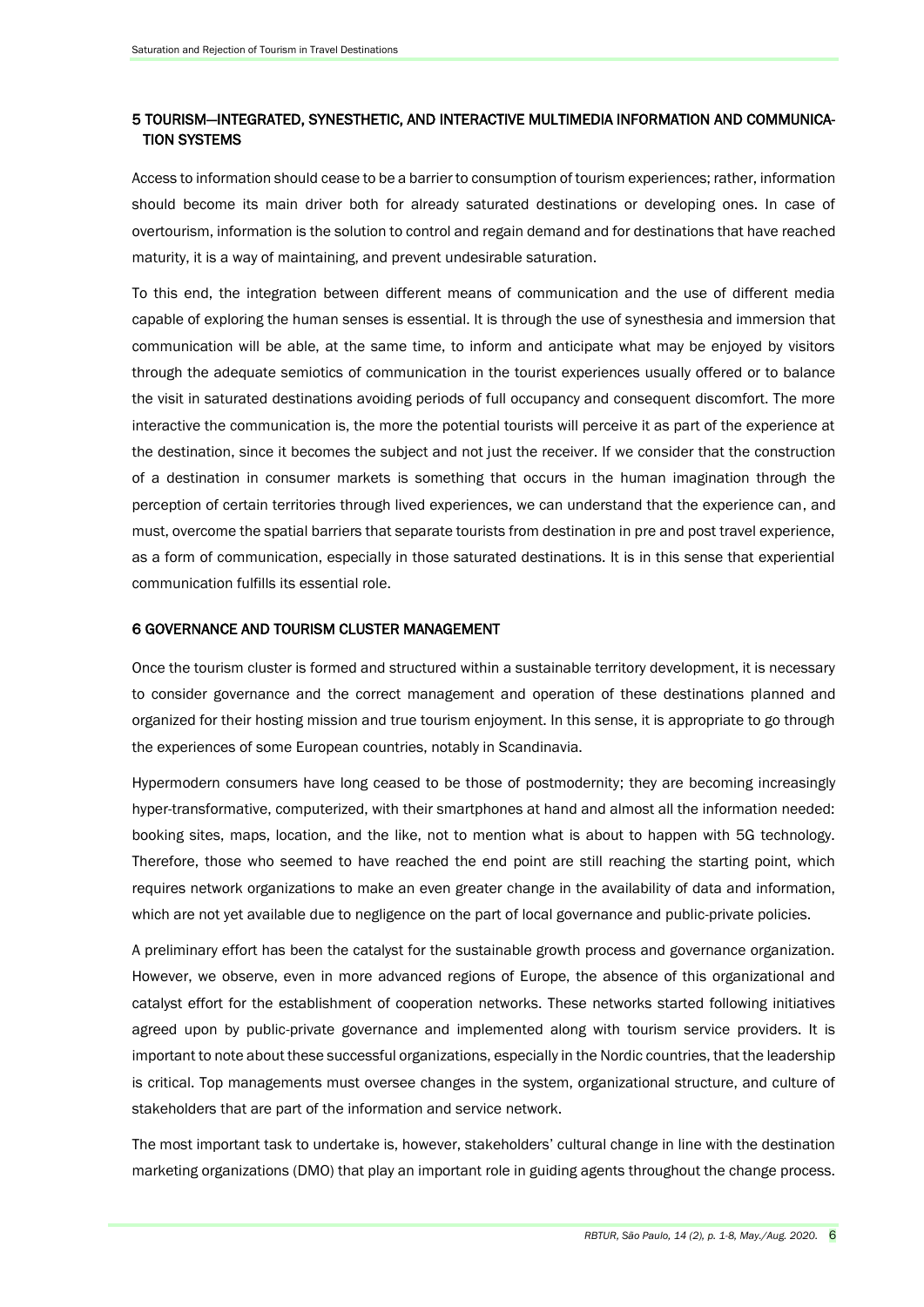It is essential to understand and correctly interpret the role of DMOs that oversee network members and changes in tourism-oriented regions and their surroundings, as well as those in development, already developed, in equilibrium, stagnation, decline, resurgence or saturation, and dissolution.

#### 7 DMOS: KEY MONITORING TOOL FOR TOURISM CLUSTERS

A destination marketing organization still seems to be the most complete tool—with an aggregating and conciliatory structure—to aggregate the dynamics of all social actors and institutional agents that act politically and operationally in a tourism cluster. The DMO—by its very nature resulting from a strong institutional combination of public, private and third sector governance—can support outstanding development, aggregating the strengths necessary to ensure the management, monitoring, and evaluation, as well as the stability and sustainability of the tourism cluster. The DMO should gather—and soon with the help of 5G technology—all the tools for controlling, evaluating, and generating simultaneous, real-time information about the carrying capacity, from check-in to check-out, monitoring the density of floating population and signaling the imminence of saturation and forecasting the length of stay. Likewise, global networks connecting source countries and regions and tour operators, such as airlines, water, road, and rail transportation, hotels and Airbnb, the daily occupation of these already saturated clusters—e.g. Venice, Barcelona, Paris, Rome, Berlin, Prague, among others —could be managed. We would not have imagined that one day this could happen, but the "red alert" is already on our smartphones and those of service providers with booking forecasts and demand reduction.

The structure and skill base of many DMOs must support outstanding development, to reconcile rigid changes, assumed or not, and to benefit from other new opportunities. Organizations that previously have carried out traditional goal-setting functions, such as advertising and promotion, useful information and development in distribution channels and services—which, in turn, have been the link to the community must continually renew maintenance and innovation efforts from the bottom to the top. Therefore, several scholars emphasize the key role of DMOs in implementing a much-needed permanent dialogue and the convergence of these tools to assist the governance body in the process of management, innovation, and sustainable development of the destination.

It is important to highlight that the DMOs are tools for managing, monitoring, evaluating, and controlling within local or regional production networks composed of companies, but DMOs do not replace the governance of the tourism cluster, albeit being a decisive partner in evaluating the socioeconomic and productive performance within the scope of their political and institutional responsibilities.

Another key feature for the sustainable development of tourism supported by the DMOs is the central role the entrepreneurial character—always renewed in the development of goals—assumes in the companies that are part of the production network, giving them the ability to face sudden changes and market turbulence that can disturb destinations, such as the threat of decline and saturation.

#### **REFERENCES**

Beni, M. C. (2012) Clusters de turismo. In: Beni, M. C. (org). *Turismo: planejamento estratégico e capacidade de gestão – desenvolvimento regional, rede de produção e clusters*. São Paulo: Manole, p.517.